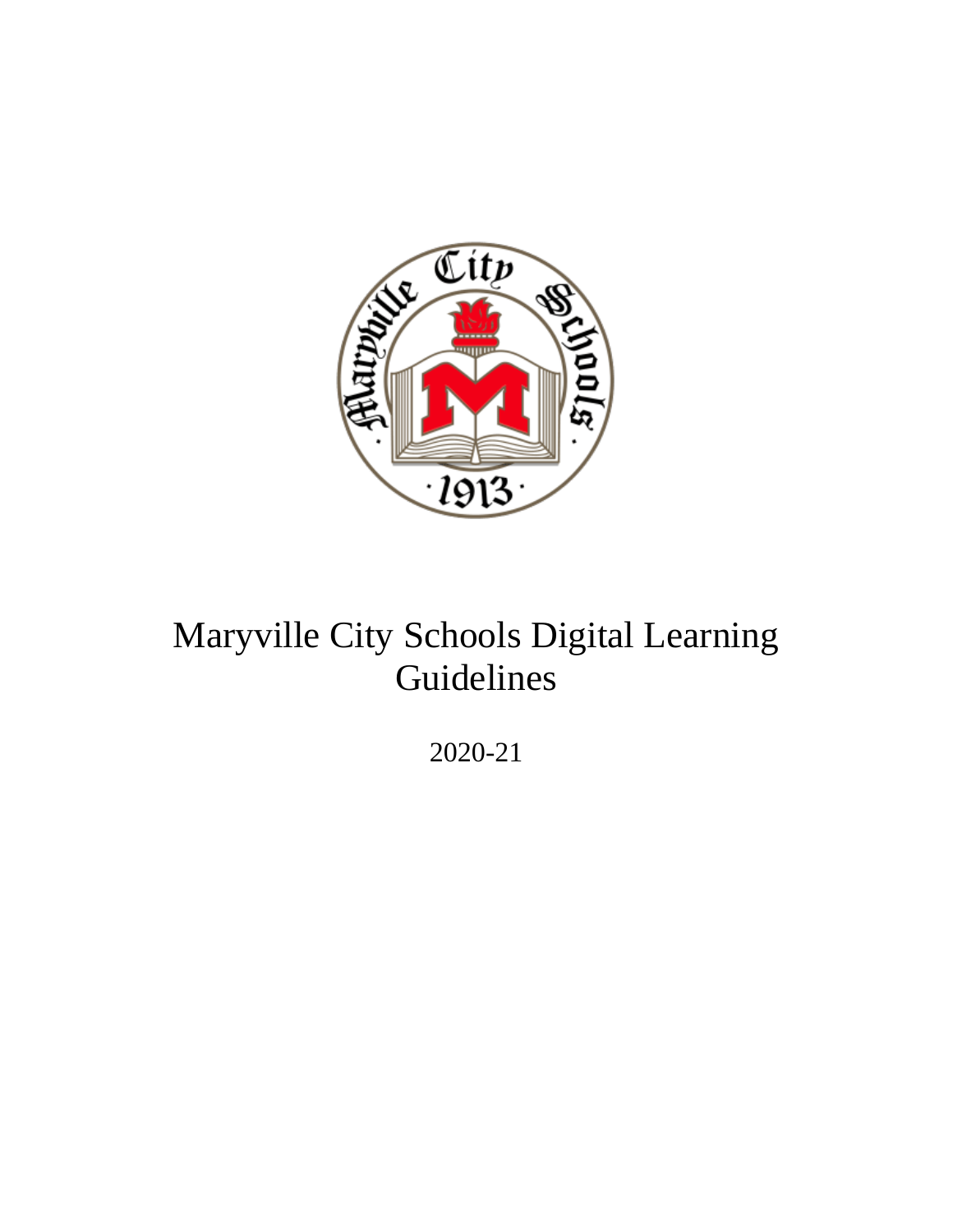# **Table of Contents**

| L.   |  |
|------|--|
|      |  |
| П.   |  |
|      |  |
|      |  |
|      |  |
|      |  |
|      |  |
|      |  |
| III. |  |
|      |  |
|      |  |
|      |  |
|      |  |
|      |  |
|      |  |
| IV.  |  |
|      |  |
|      |  |
|      |  |
|      |  |
|      |  |
|      |  |
|      |  |
|      |  |
|      |  |
|      |  |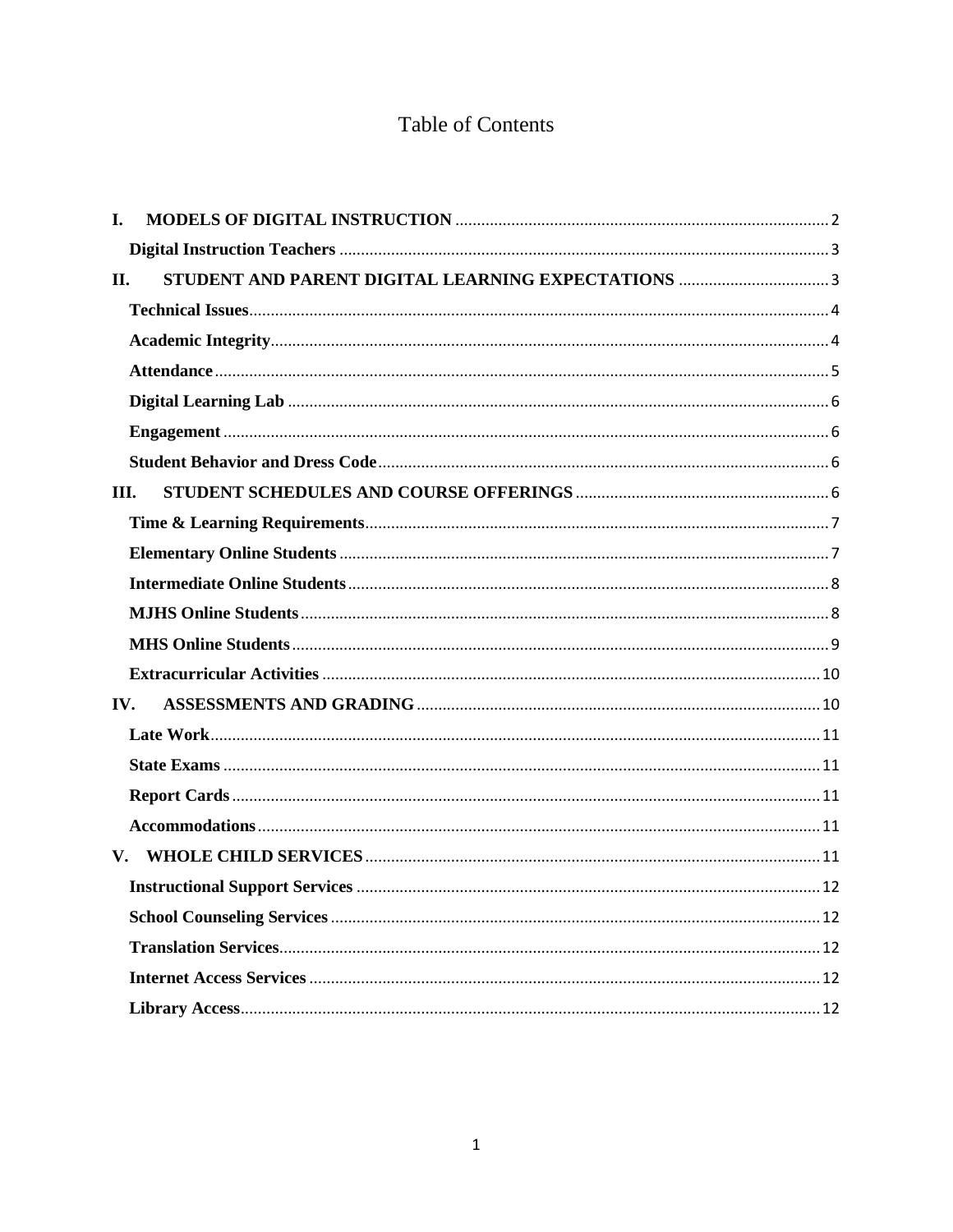Maryville City Schools is offering a digital learning opportunity for the 2020-21 school year to meet the needs of our community as it relates to the COVID-19 pandemic. The purpose of the digital opportunity is to provide an avenue in which students may engage in the rigor of daily school within an environment that best meets the family's medical, physical, or social/emotional needs related to COVID-19.

Unlike the emergency closure in the spring, this online pathway will more closely mirror the rigor of the daily classroom, including assignments, testing, and instructional components. There is no online pathway that can completely replicate a traditional classroom. Students will be expected to participate in daily digital class sessions with their teachers and follow a more defined schedule of studies throughout the day. In person meetings for assessment will occur at the school site and will be scheduled by the teacher. Any student showing deficiency in work completion or mastery of the content will be required to meet face to face with the teacher for remediation.

Students residing within Maryville City Schools have some advantages of utilizing the digital learning opportunities vs. other online programs. Online learners will be taught the TN standards through rigorous MCS pacing guides and assessments. In addition, our online students have access to school events, and networking with a peer group. Finally, students have the support of our technology department, school counseling staff and administration.

# <span id="page-2-0"></span>**I. MODELS OF DIGITAL INSTRUCTION**

The models of instruction that will be employed by MCS this school year are:

Options for grades K-12:

- **Face to Face** the student is at their assigned school daily taking courses as usual (July  $30<sup>th</sup>$  start date)
- **Online** the student is at home accessing course work in a digital format. Each school will have a digital learning lab that will be utilized as a face to face assessment location for ALL online learners and used for remediation for those students needing additional help and support. (July  $30<sup>th</sup>$  start date)

Option for grades 8-12 only:

 **Hybrid** – A digital learner, one who takes most classes virtually, may wish to take courses that involve projects, instruction, and assignments that require hands-on, face-toface work with the teacher in the classroom. (Culinary 3 or Building/Construction are good examples) The hybrid learner will participate primarily as a digital learner, with a few select on-campus courses. Each school will have a digital learning lab that will be utilized as a face to face assessment location for ALL online learners and used for remediation for those students needing additional help and support. Parents are responsible for transportation to and from school to access the hybrid program. (July  $30<sup>th</sup>$ start date)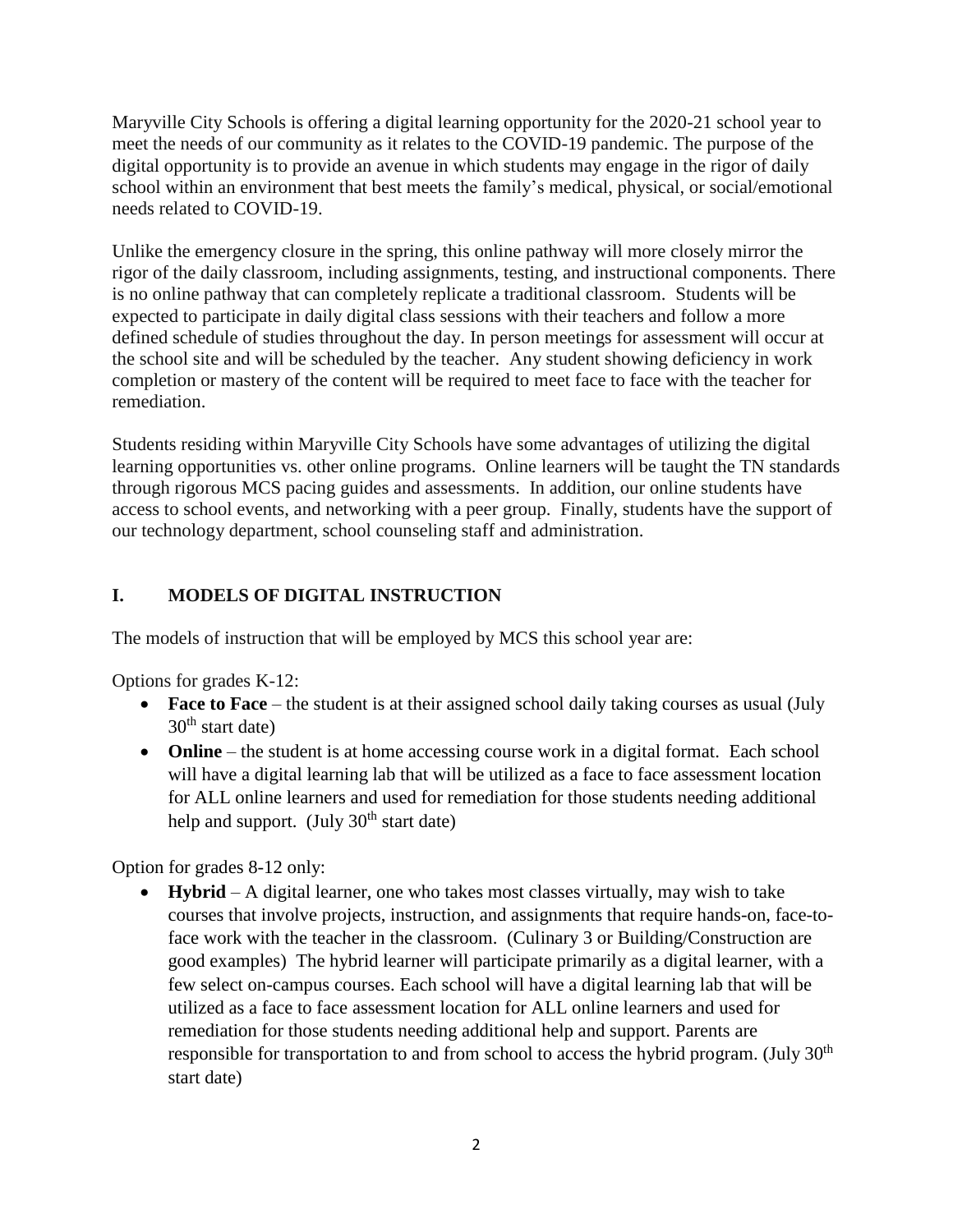We encourage families to remain with the selected delivery format (traditional or digital) for nine week intervals. Students may transition from digital to traditional (or vice versa) at the natural breaks (fall break, winter break, spring break). It is requested that students only make one instructional delivery change per year.

#### <span id="page-3-0"></span>**Digital Instruction Teachers**

Each virtual teacher is highly qualified in the subject areas and grade levels they teach. All teachers hold valid Tennessee certification and have completed all necessary fingerprinting and background checks. Each teacher is available to students via email, virtual classroom, or during onsite digital learning lab times.

## **Digital Delivery Media Waiver**

Families will complete the MCS waiver to acknowledge and give permission for their student to be included in videotaping or recording of onsite instruction for the purpose and provision of offsite, digital instruction. It is understood that the policy of MCS is that such recordings will be used for educational purposes only and will not be copied or disseminated beyond what is needed for educational use. The information and/or records that may be disclosed in such recordings would include the Student's image, the Student's in-class comments and the Student's participation in classroom activities. The purpose of the disclosure is to allow for enhanced online learning for those students who are not attending class in person so that they can more closely proximate the experience of the classroom while not being physically present in the classroom. The recordings will only be shared other students in the class and/or other educators and MCS staff for legitimate educational purposes.

The waiver form will also ensure agreement that the Student and/or Parent will not record, tape, share, or transmit any recordings of any classroom activities at MCS and that any recordings of classroom activities shall be used only for their intended purpose.

## <span id="page-3-1"></span>**II. STUDENT AND PARENT DIGITAL LEARNING EXPECTATIONS**

Expectations for Online Students

- $\checkmark$  Check Canvas, SeeSaw or other teacher communication format daily. Teachers will provide scheduled office hours.
- $\checkmark$  Report any tech issues through the Tech Help link in Classlink as soon as the issue arises.
- $\checkmark$  Attend Virtual Lessons Daily with teachers.
- $\checkmark$  Be an active participant in virtual discussions as instructed by the teacher.
- $\checkmark$  Submit assignments as designated by the teacher. Assignments may be assigned with flexibility to submit weekly, such as Saturday by midnight.
- $\checkmark$  If a student fails to complete an assignment and there was no communication, then the student shall earn a failing grade for the assignment.
- $\checkmark$  Attend mandatory in person assessment days at your school.
- $\checkmark$  Maintain the pace of the course.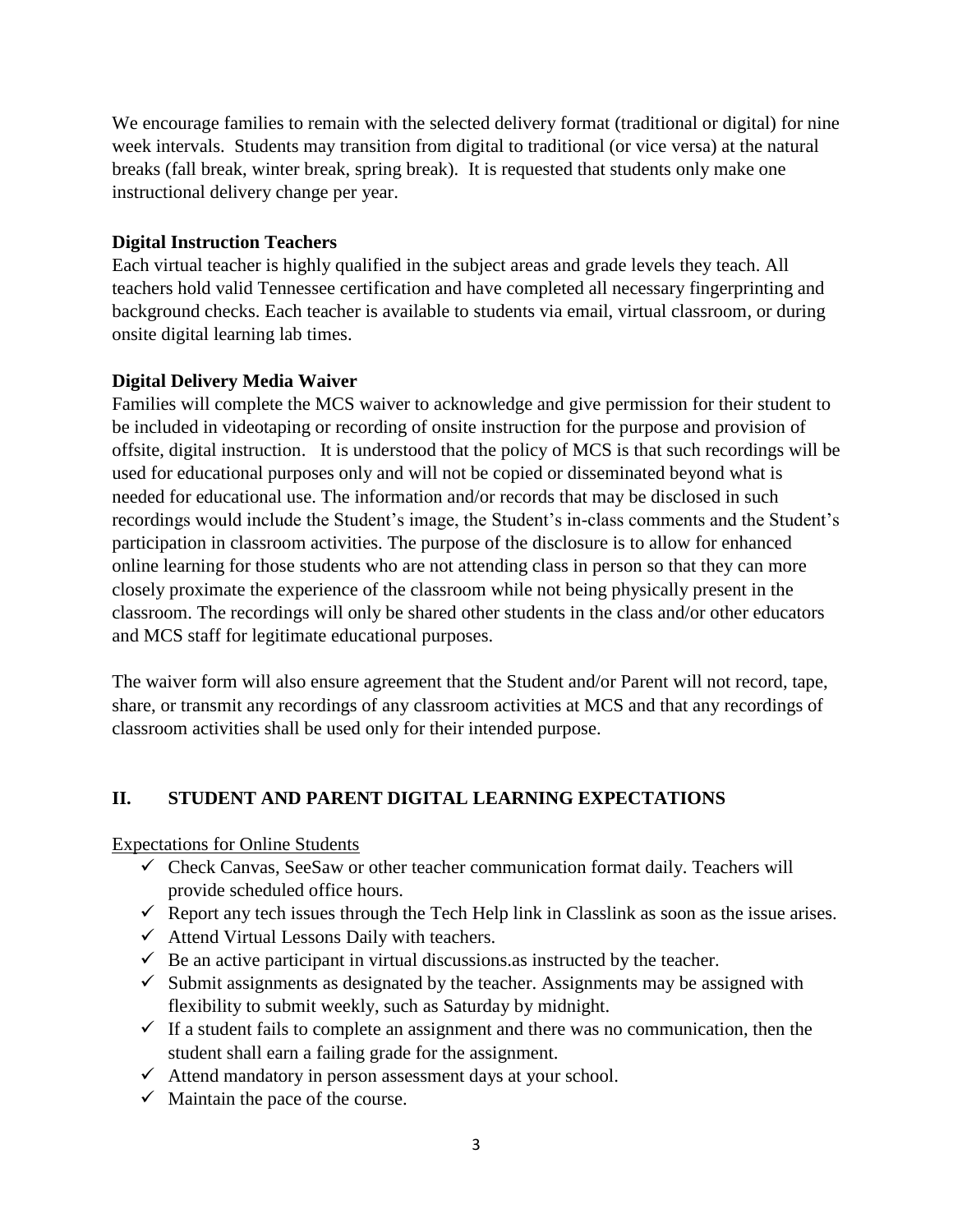- $\checkmark$  It is expected that students keep interactions online positive and constructive.
- $\checkmark$  Online students will continue to follow and maintain all expectations contained in the MCS Responsible Use Policy and the iReach User's Guide.
- $\checkmark$  iReach User Guide and Resources [https://maryvilleschoolsorg.finalsite.com/central](https://maryvilleschoolsorg.finalsite.com/central-office/technology/resource-guide)[office/technology/resource-guide](https://maryvilleschoolsorg.finalsite.com/central-office/technology/resource-guide)

# Expectations for Parent/Guardian of an Online Student

Parents play a vital role in their child's education, even in a digital format. Parents shall ensure there is access to the necessary technology to support digital learning. Monitoring of a student's progress will be a key component to student success and should occur at regular intervals during the day and week. Parental support and encouragement are consistently required for students working in online courses.

- $\checkmark$  Set up and maintain a daily work schedule for the student.
- $\checkmark$  Set up a dedicated learning space in the home.
- $\checkmark$  Maintain open lines of communication (phone and email) with teachers.
- $\checkmark$  Maintain academic integrity by not assisting or allowing assistance for assignments or projects.
- $\checkmark$  Ensure students are submitting assignments as directed by the teacher.
- $\checkmark$  Ensure student attends the mandatory testing sessions at the school.
- $\checkmark$  Communicate any issues or questions to the teacher.
- $\checkmark$  Read, review, and follow the MCS Responsible Use Policy and the iReach Digital User's Guide - [https://maryvilleschoolsorg.finalsite.com/central-office/technology/resource](https://maryvilleschoolsorg.finalsite.com/central-office/technology/resource-guide)[guide](https://maryvilleschoolsorg.finalsite.com/central-office/technology/resource-guide)

# <span id="page-4-0"></span>**Technical Issues**

If a student experiences a technology issue that a teacher is unable to help solve, the procedure to request assistance involves submitting a technology support ticket online. The form to submit a support ticket can be found by going to the Classlink Portal at

<https://launchpad.classlink.com/maryville> and clicking on the "eLearning Tech Help" icon. This will take the students to an online form where they can submit their name, preferred method of contact, and an overview of the issue they are experiencing.

# <span id="page-4-1"></span>**Academic Integrity**

Academic Integrity is a key character trait for all students. Students with academic integrity make decisions based on ethics and values that will prepare them to be productive citizens. We want our learners to be independent and self-motivated to engage with their learning. We believe these traits are transferrable and applicable to the workplace and other facets of student and adult life. An online environment can challenge these character traits and require that students be even more intentional and reflective in how they will manage the work demands. MCS expects a full commitment to academic integrity from each student, regardless of the chosen instructional format. Parents will be contacted should an academic integrity violation occur.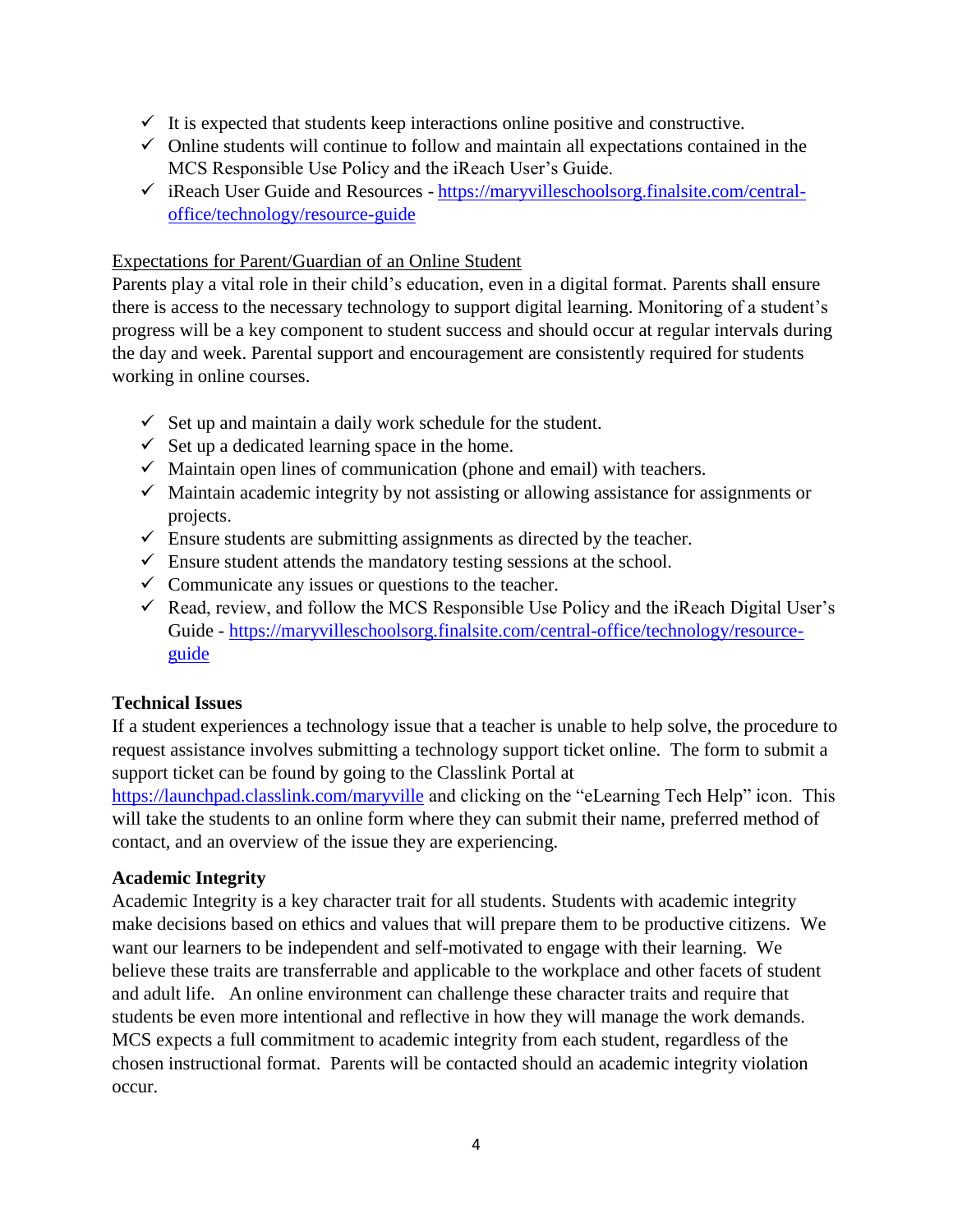The following definitions will be utilized in defining academic integrity issues: Plagiarism – representing work that has been copied or pasted from a published internet resource without proper credit.

Cheating – representing any other person' work or work from any source as your own. Student Academic Broker – posting to a secondary source (Yahoo!, Answers, Facebook, etc) OR sharing a virtual or hard copy of any work whether or not compensation occurs.

Should a student demonstrate an issue in academic integrity, consequences will follow the same process as a school site incident. Continued negligence could result in the removal of the student from the digital learning opportunity and require a return to a regular schedule in the school building.

#### <span id="page-5-0"></span>**Attendance**

Attendance for students selecting digital learning will be taken by the teacher(s) daily during the scheduled online instructional interaction, through PowerSchool, our SIS system. Online and Hybrid students are expected to adhere to the same district attendance policy as onsite students. Attendance is monitored for all students daily, and any student exceeding the threshold of allowable absences are subject to the intervention procedures outlined in policy. (BOE Policy 6.200 Attendance)

All absences incurred by a student are included in the student's total attendance record. All students will be limited to ten (10) excused absences with a parent note.  All absences that occur above the limit of ten will be considered unexcused absences. Exceptions would include medical, religious, legal, and bereavement absences with appropriate documentation. All absence documentation should be emailed within three days of the absence.  Doctor notes may be scanned or photographed and emailed. Absences without proper documentation (excuse note) are considered unexcused after three school days.

#### Exceptions:

Students will not be counted absent if they are representing Maryville High School in a local, state, or national competition that has been approved by the principal. Students have two days during each of their junior and senior years for college visits.

#### Documentation:

Notes must be emailed to the digital teacher(s) for the courses missed. Documentation from parents should clearly state the days the student has been absent and the reason the student has been absent or will be absent. Notes from professionals should clearly state the period of time the student was or will be required to be absent from school and not simply that the student was seen in the office or place of business. Documentation for an unexcused absence must be received within three days of the absence. Students and parents in grades 4-12 are expected to check PowerSchool within 24 hours to verify that the note has been recorded.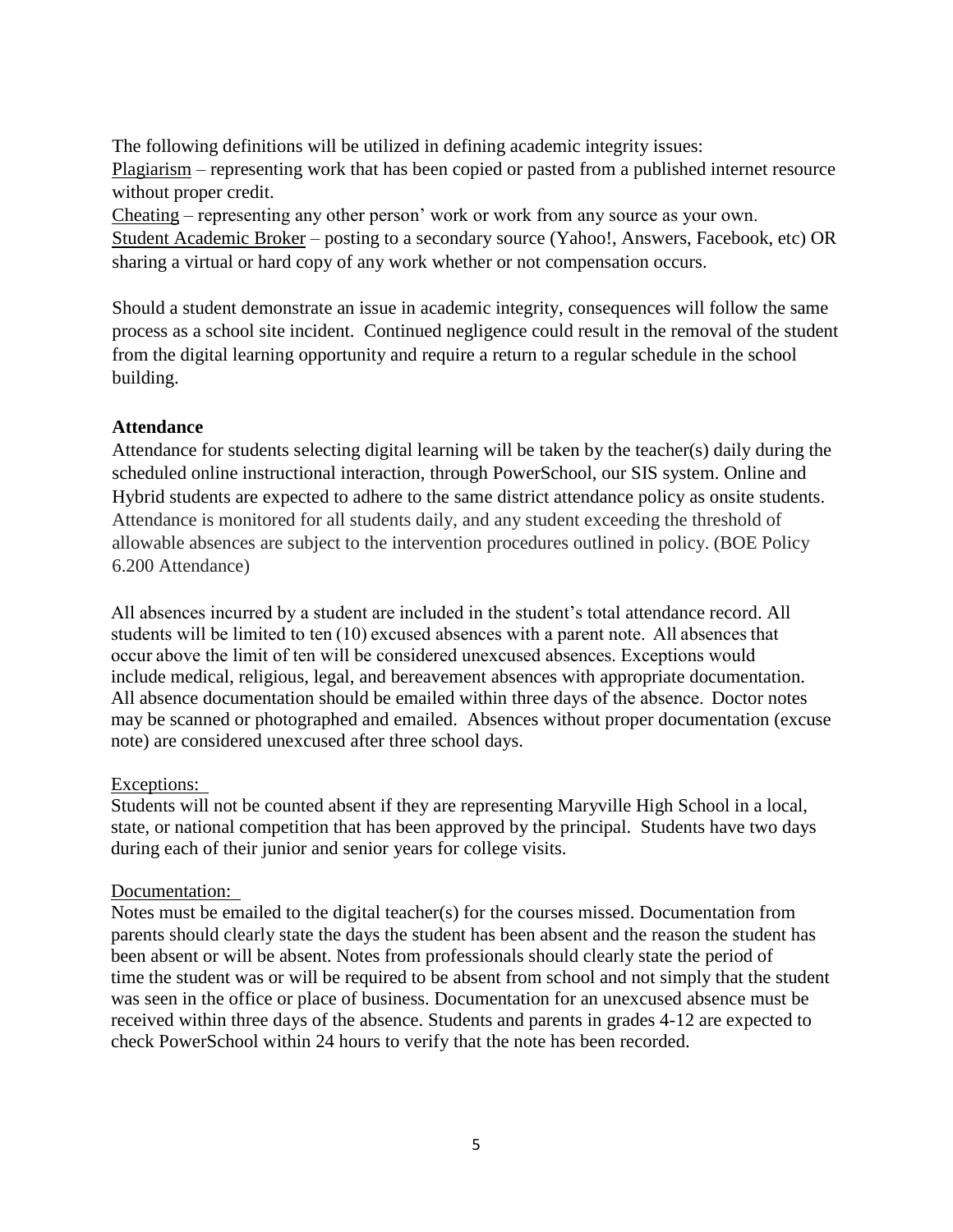## <span id="page-6-0"></span>**Digital Learning Lab**

A Digital Learning Lab will be identified at each school as a dedicated learning space for those students and teachers engaged in digital learning. The Digital Learning Lab will be utilized for remediation and secure testing purposes for individual or small groups of students. Digital Learning Lab sessions could be scheduled before school, after school, during the school day, on weekends, and at intervention times on the school calendar. Optional instructional sessions may be offered in the learning lab (such as small group work), but assessment and remediation sessions will be mandatory.

Deep cleaning of this space will occur at the transition between individuals/small group use of the space.

# <span id="page-6-1"></span>**Engagement**

All students participating in Digital Learning – either online or hybrid models – are expected to engage in the learning environment and content. Student engagement is measured through pacing in the course. If a student is not on pace – they are not participating in online sessions, not completing or attempting assignments, a week behind in work completion, not responding to teacher communications – then the following steps will be initiated.

- 1. Parent/Teacher/Student Conference digitally or on the phone to determine areas of need
- 2. Should dis-engagement continue, then the Parent and Teacher will develop a two-week action plan for the student identifying the services necessary for the student to be successful. This plan will include weekly face to face sessions in the Digital Learning Lab for the specified course(s).
- 3. Should a student continue to be off track in the course even with an action plan, withdrawal from Digital Learning will be initiated, and the student will return to face to face instruction at school or secure a different school option outside MCS.

# <span id="page-6-2"></span>**Student Behavior and Dress Code**

All students, regardless of their chosen model of instruction, must abide by the Rights and Responsibilities of Students as noted in the Maryville City Board of Education Policy 6.301. When attending events at school, such as the Digital Learning Lab, students are expected to follow the district dress code and expectations for student conduct.

# <span id="page-6-3"></span>**III. STUDENT SCHEDULES AND COURSE OFFERINGS**

Depending on the grade level and course selection, student schedules may include mandatory and required appointments within the school day. Please review the categories below to understand the course work opportunities, recommended daily schedules, and other key details for online learning.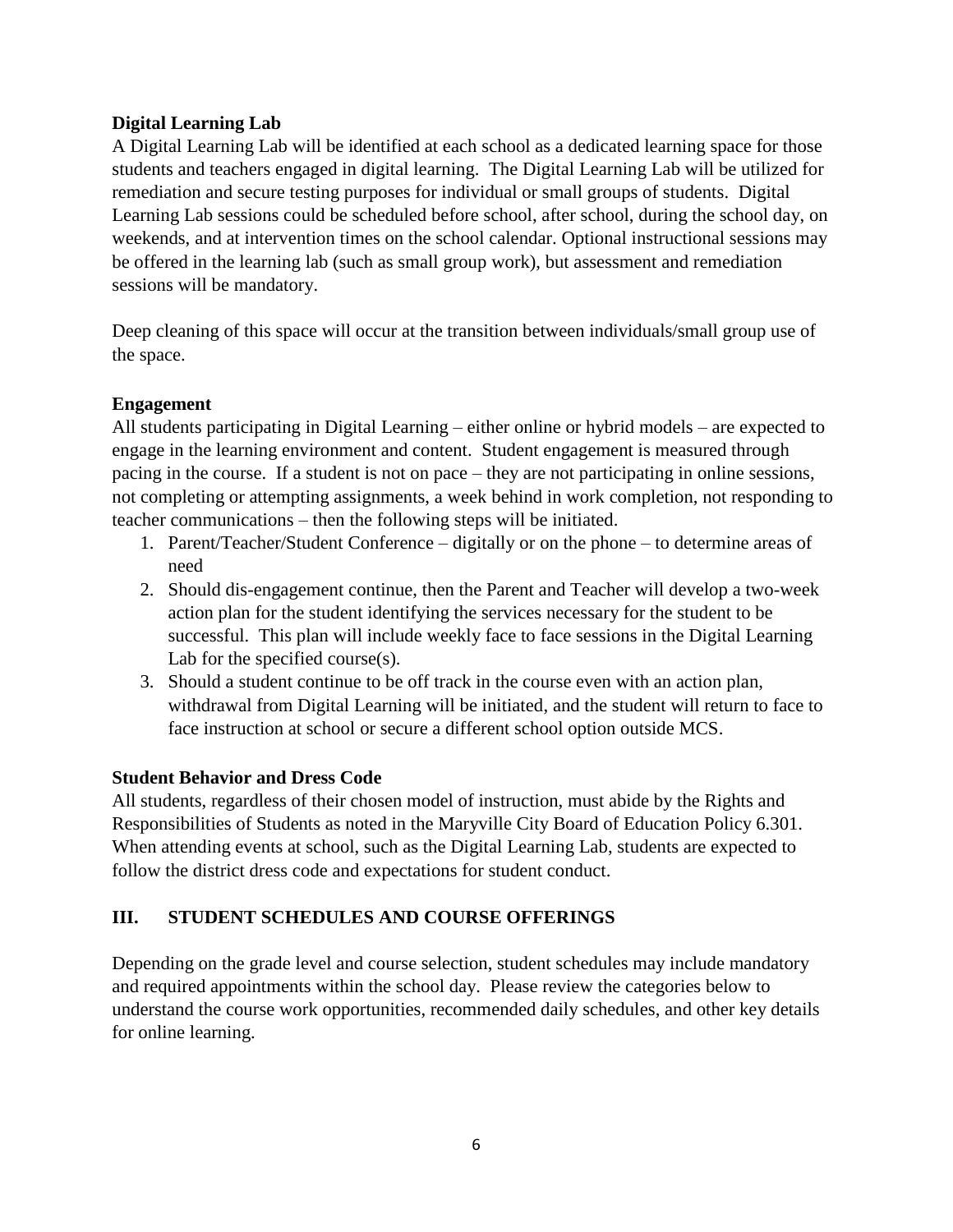## <span id="page-7-0"></span>**Time & Learning Requirements**

Tennessee State Board of Education Policy 3.210 provides clear guidelines on the time requirements for each grade level should a school be closed, on a modified schedule, operating with a reduced capacity, or permitting students to participate in Remote Instruction due to COVID-19 related reasons. Under this policy, MCS is required to provide students in grades one (1) through twelve (12) access to seven (7) hours of Instructional Time each school day and students in Kindergarten with access to four and one half (4.5) hours of Instructional Time each school day. In addition, digital learning students in grades K-5 should be scheduled for 2 sessions of P.E. each week, totally a minimum of 60 minutes.

In order to meet the state's requirements for academic instructional time, your student should complete the following minimum hours of school each week.

| Grade | Hours Per Day | Hours Per Week |
|-------|---------------|----------------|
|       |               | ت کے ک         |
|       |               |                |

The amount of time a student spends completing assigned course work will vary from student to student, and even course to course.

# <span id="page-7-1"></span>**Elementary Online Students**

Parents of elementary school students are expected to have a high level of student oversight. This oversight is critical to their successful completion of the assigned content. The following areas of study are provided in grades K-3:

- Reading
- Writing
- Mathematics
- Science
- Social Studies
- Specials lesson and activities will be available weekly to families via Zoom and SeeSaw. The availability and variability of activities will be based on the number of students participating in digital learning.

Any student showing deficiency in reading or math will be required to meet weekly in person in the digital learning lab at the school with their teacher for remediation.

A recommended  $1<sup>st</sup> - 3<sup>rd</sup>$  elementary student daily schedule (7) would be:

- Literacy  $-2.5$  hours
- $\bullet$  Math  $-1$  hour
- $\bullet$  Lunch 30 minutes
- Independent Play (Recess)  $-30$  minutes
- Science/Social Studies 60 minutes
- Specials 60 minutes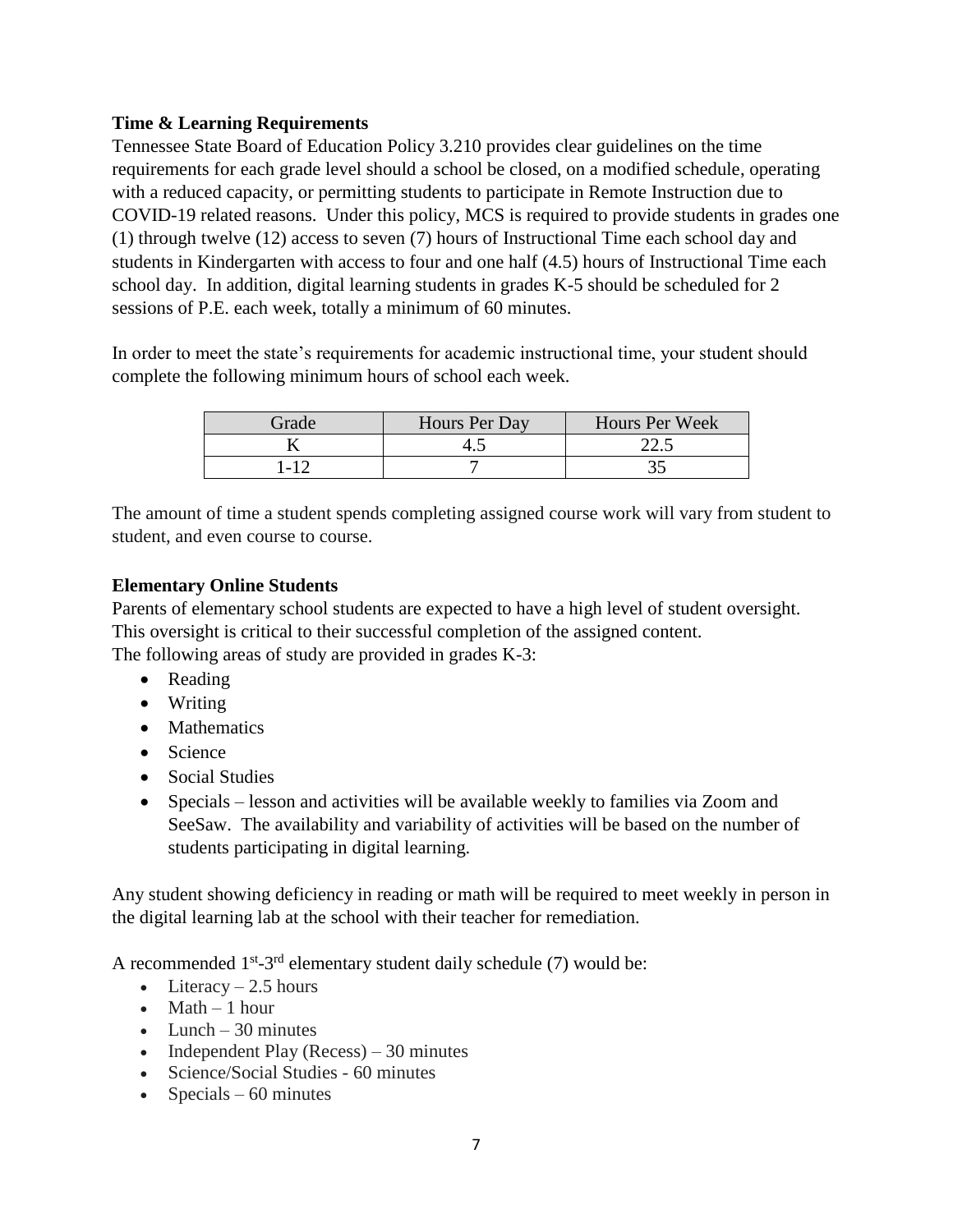P.E. Brain Breaks – 30 minutes

A recommended K student daily schedule (4.5) would be:

- $\bullet$  Literacy 2 hours
- $\bullet$  Math  $-1$  hour
- $\bullet$  Lunch 30 minutes
- Independent Play (Recess)  $-30$  minutes
- Specials/P.E.  $-30$  minutes

## <span id="page-8-0"></span>**Intermediate Online Students**

A student at the Intermediate level should spend between 60-90 minutes per course per day, and 30-45 minutes per encore course.

The following areas of study are provided in grades 4-7 in an online format:

- Reading/English Language Arts
- Mathematics
- Science
- Social Studies Literacy
- Reading Intervention
- Math Intervention
- Academic Success
- Library/Literacy activities including Independent Reading and Fluency work
- Physical Education activities to promote health and wellness
- Encore class availability will be based on the number of students participating in digital learning. Online formats for first year band and orchestra students will not be available.

Any student showing deficiency in reading, math, science or social studies will be required to meet weekly in person in the digital learning lab at the school with their teacher for remediation.

#### <span id="page-8-1"></span>**MJHS Online Students**

For all MJHS Digital Learning students, assigned courses will be year-long and on an A/B schedule, just as if you were in the school building. All online Digital Learning courses are on Canvas with resources launching from the Canvas Learning Management System. Students may be required to virtually attend classes in real-time, as per the student's daily schedule.

#### **The following courses will be offered as online Digital Learning and meet daily all school year, as per the student's daily schedule :**

**8 th Grade:** English Language Arts, Pre-Algebra, Algebra 1, and Science **9 th Grade:** English 1, Geometry, Algebra 1, Biology 1, and Environmental Science

#### **The following courses will be offered as online Digital Learning and meet on an A/B rotation all school year, as per the student's daily schedule :**

**Social Studies:**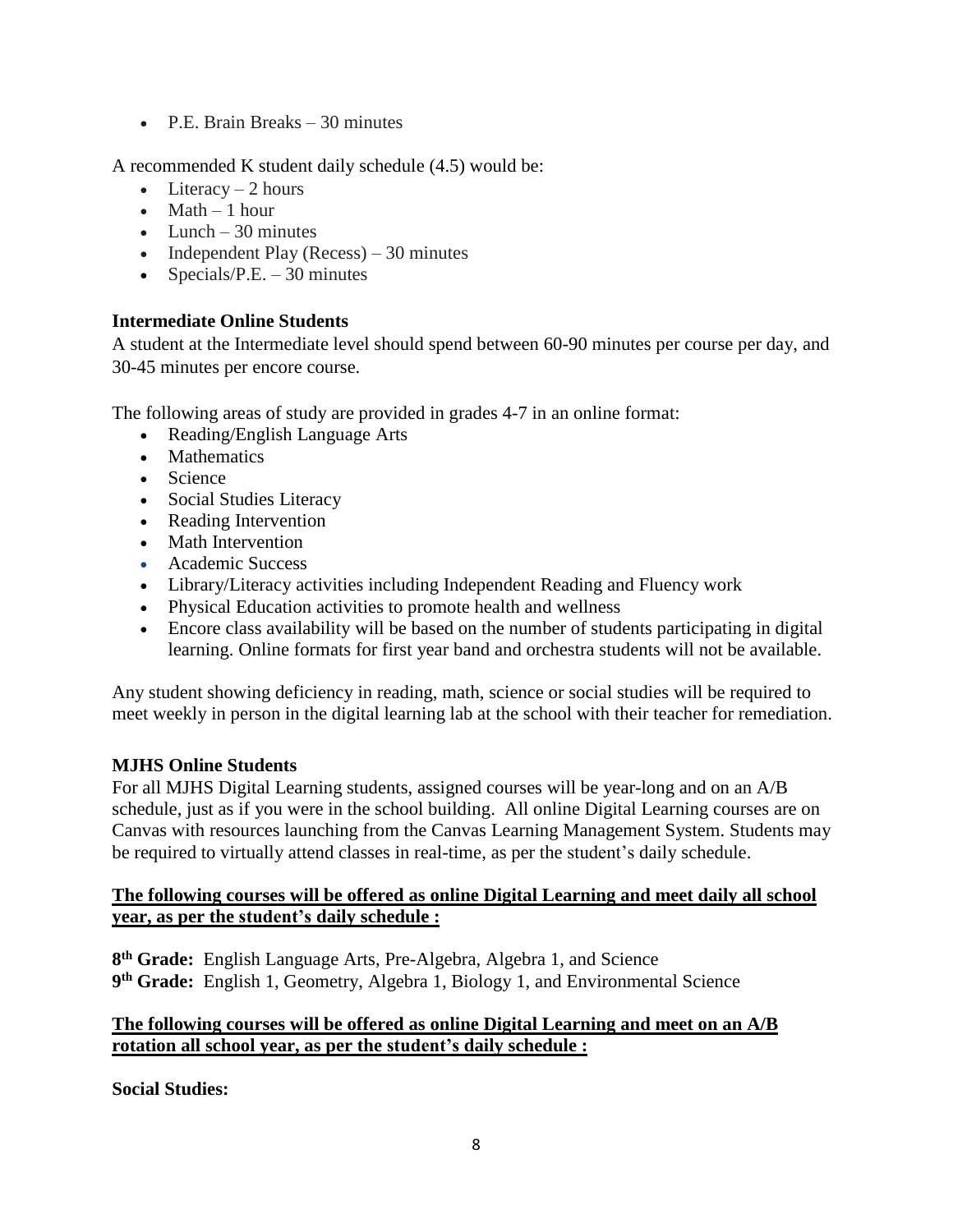**8 th Grade:** U.S. History **9 th Grade:** World History and Geography and AP Human Geography **World Languages:** French 1 & 2, Latin 1 & 2, and Spanish 1 & 2 Wellness: 8<sup>th</sup> and 9<sup>th</sup> grades Health and Physical Education **Career Technical Education (CTE): 8 th Grade**: Computer Science Independent Study and Teen Living **9 th Grade:** Computer Science Foundations, Principles of Engineering and Technology, Principles of Manufacturing and Construction, Culinary Arts, and Career Explorations **Fine Arts: 8 th Grade:** Band, Orchestra, Art, and Theatre **9 th Grade:** Band, Orchestra, Art 1, Theatre 1, and Theatre Intermediate **Academic Success:** Reading, Math, Learning Lab

#### **The following courses will NOT be offered online in grades 8-9:**

Fine Arts: 8<sup>th</sup> and 9<sup>th</sup> grades Chorus/General Music **Career Technical Education (CTE):** 8<sup>th</sup> grade Shop and 8<sup>th</sup> grade Gateway to Technology Electives: 8<sup>th</sup> and 9<sup>th</sup> grades Yearbook, Student Assistant, Special Areas Peer Tutoring

#### **Hybrid Program: considered on a case-by-case basis**

Students will be required to attend on campus at the time scheduled in student's daily schedule or at the request of the teacher of the course for hands-on experiences and assessments. **8 th Grade:** Band, Orchestra, Theatre, Shop, Gateway to Technology, Art, French 1, Latin 1, Spanish 1

**9 th Grade:** Band, Orchestra, Theatre 1, Theatre Intermediate, Culinary Arts, Art 1, Principles of Manufacturing and Construction, French 1 & 2, Latin 1 & 2, Spanish 1 & 2

#### *Special Education courses will be determined on a case-by-case basis as per the IEP team.*

#### **MJHS Daily Schedule:**

| <b>Period</b>     | <b>Time</b>                       |
|-------------------|-----------------------------------|
| <b>1st Period</b> | $8:20 - 9:28$                     |
| 2nd Period        | $9:33 - 10:41$                    |
| 3rd Period        | 10:46 - 12:24 (9th Grade Lunch)   |
| <b>4th Period</b> | 12:29 - 2:07 ( $8th$ Grade Lunch) |
| <b>5th Period</b> | $2:12 - 3:20$                     |

*\*\*MJHS online digital students will be required to follow all policies and procedures as included in the Maryville Junior High School Student Handbook and Maryville City Schools Scholars Guide Grades 8-12.\*\**

#### <span id="page-9-0"></span>**MHS Online Students**

All MHS students participating in the online or hybrid instructional model will utilize Canvas as the home base for required instructional materials for each course. The student schedule will consist of four courses in the fall semester and four courses in the spring semester. The classes will be scheduled into a block time frame, just as a face to face course. Students will be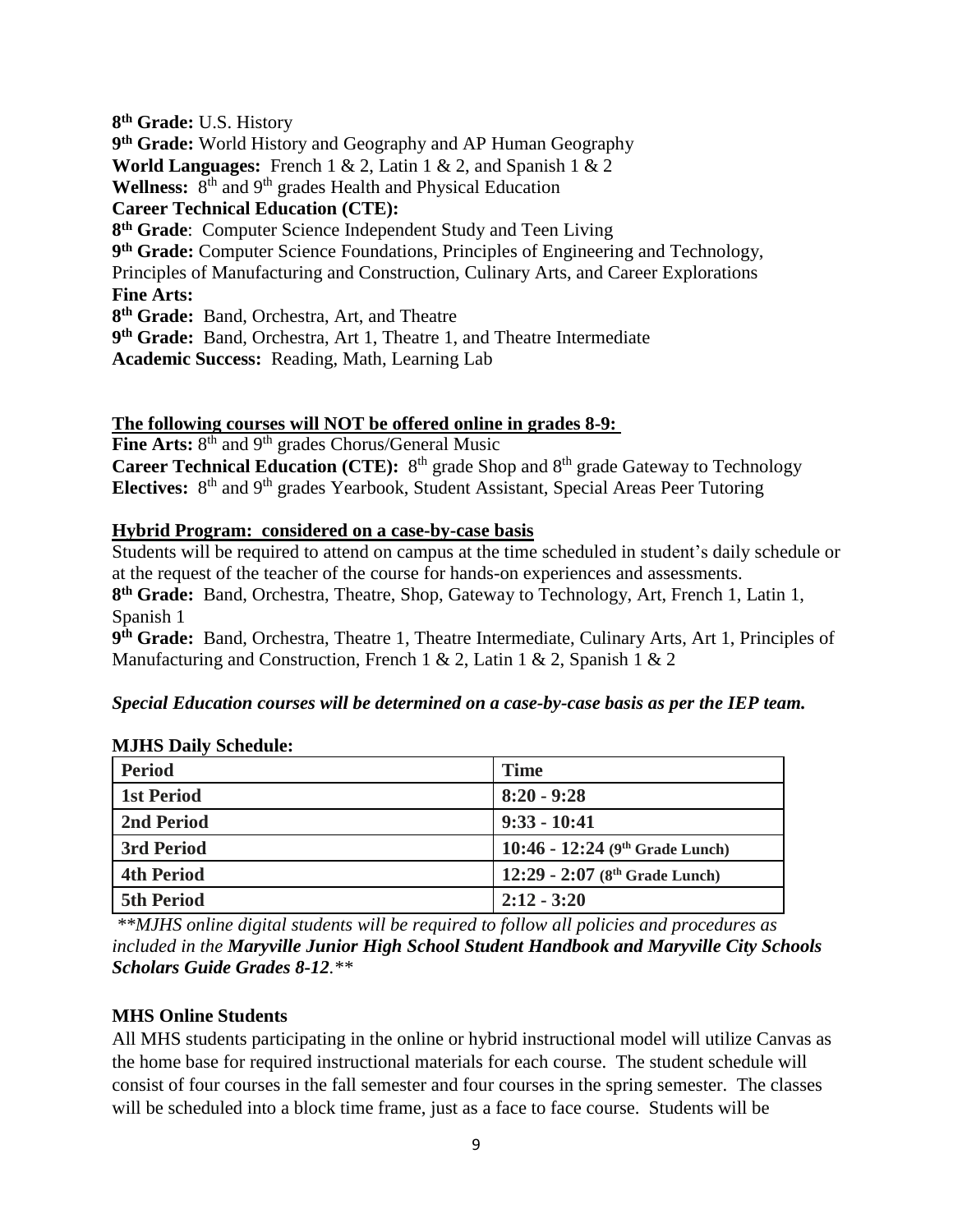expected to join online during these instructional blocks and should expect to spend 90 minutes per course per day.

Student Daily Schedule:

| $8:25-9:55$   | First Period           |
|---------------|------------------------|
| $9:55-10:10$  | <b>Break</b>           |
| $10:10-11:40$ | Second Period          |
| $11:47-1:47$  | Third Period and Lunch |
| $1:54-3:25$   | <b>Fourth Period</b>   |

The following courses will not be offered online in grades 10-12\*:

**Fine/Performing Arts:** Musical Theatre, Play Production, Chorus, some art courses **Career Technical Education (CTE):** Many CTE courses past the introductory level require hands on work within the classroom environment due to material needs and project restraints. Students desiring a CTE course will need to consider the hybrid model and meet face to face for some of these courses.

**Electives:** Yearbook, Teacher Assistant, Peer Tutoring

\*If you have selected a course that in unavailable in a digital format, and you do not wish to consider a hybrid option, your school counselor will make a schedule change to your next elective request.

Any student showing deficiency in reading or math will be required to meet weekly in person in the digital learning lab at the school with their teacher for remediation.

# <span id="page-10-0"></span>**Extracurricular Activities**

Students enrolled as a full-time online student or hybrid program in grades 8-12 are eligible to participate in extracurricular activities at MJHS and MHS. Students must meet the same extracurricular activity eligibility requirements as students enrolled in the traditional day program including any applicable MCS requirements. Digital learning students/families would be responsible for initiating contact and expressing interest directly to staff sponsors for information, schedules, etc. Students should reference school websites for contact information.

Students enrolled as a full-time online student in grades K-7 are not eligible to participate in extracurricular activities at the school site.

# <span id="page-10-1"></span>**IV. ASSESSMENTS AND GRADING**

Teachers will provide a variety of assessments to determine student mastery of the course content. These assessments may look different – discussion-based assessments, essays, project based, and even onsite traditional tests. The Digital Learning Lab will be utilized to provide remediation, secure testing, and offer other necessary activities for online students. Students taking science courses that include a lab component **may** be required to attend a lab session before/after normal school hours at the school site. Teachers will schedule students for the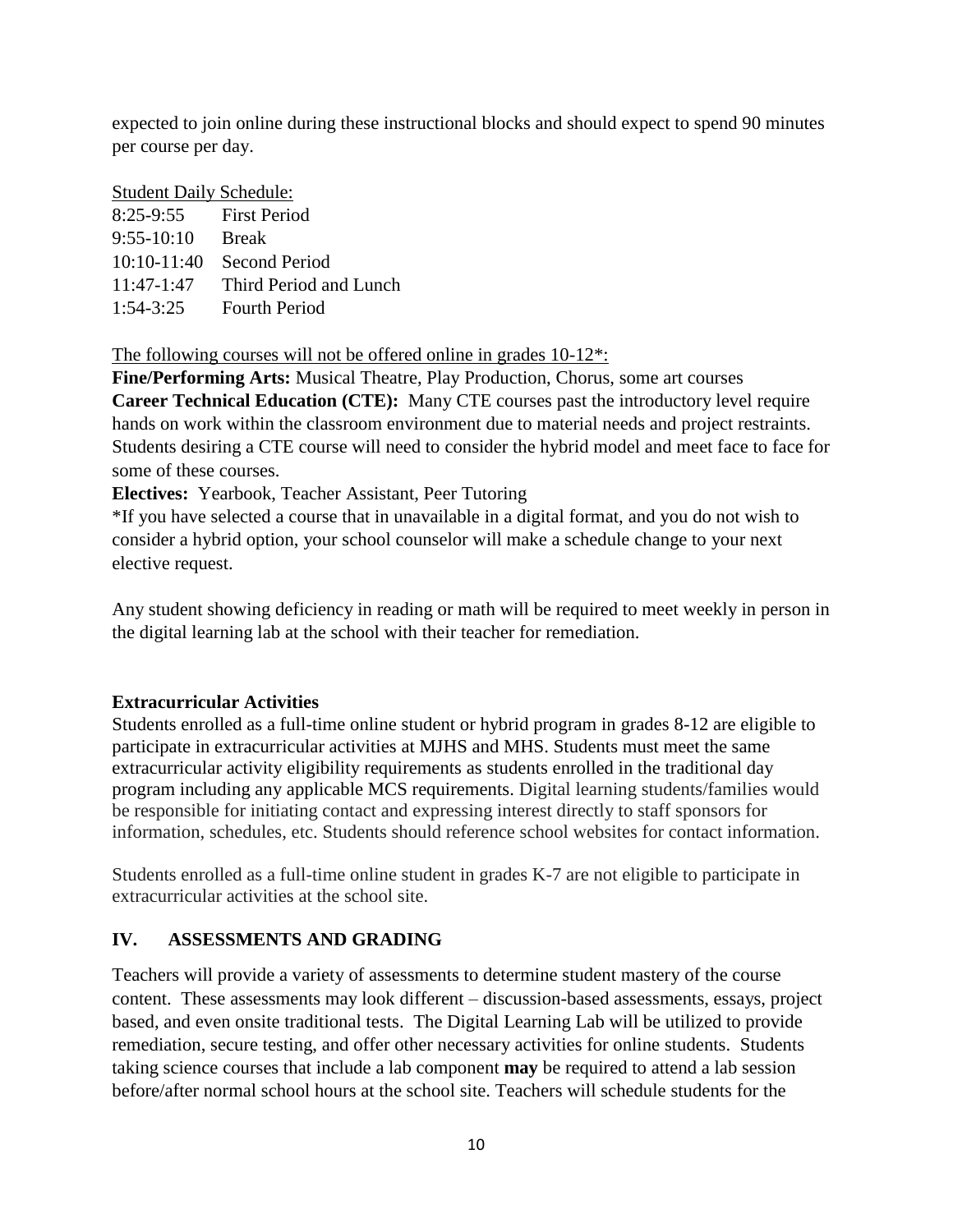Digital Learning Lab and science lab times with one week's notice to parents. These secure testing sessions are mandatory for students.

# <span id="page-11-0"></span>**Late Work**

The policy outlined below describes the approach to late work in our online classes. If questions about late work arise, please communicate with your teacher.

• Late work may not be accepted more than two weeks after the due date.

• Late work may be penalized by 10% up to one week late; 20% if submitted up to two weeks late.

• The late work policy does not apply to discussion and group assignments. Course discussions rely on communication during a given week, so these assignments must be posted on time and will not be accepted late without approval from the teacher prior to the assignment date or a circumstance acceptable to the teacher.

• It is important to note that this policy is intended for work that is infrequently late. Consistently handing in late work is not acceptable.

Students must not assume teachers will repeatedly accept late work without prior approval. At times circumstances out of our control, such as illness, weather-related events, family issues, or other major events, would require an exception to this policy. If this is the case, talk to your teacher. Always make every effort to contact your teacher prior to turning in late work, if possible, or as soon as is possible after.

## <span id="page-11-1"></span>**State Exams**

Online students will still be expected to take all state exams associated with their grade level or chosen course work. All state exams will be taken on campus at times scheduled by the school within the required testing windows. State exams include TNReady and EOCs.

# <span id="page-11-2"></span>**Report Cards**

Students will continue to receive academic reports of their progress at the conclusion of each nine-week instructional period. These grades will be located in PowerSchool and are viewable at any time by parents and students in grades 4-12. Grades for students in grades K-3 will be communicated by the teacher at the mid-point and end of each nine weeks grading period.

## <span id="page-11-3"></span>**Accommodations**

Students who have an active IEP or 504 will receive accommodations as stated in their most recent IEP/504 plan. Special education services will be determined by IEP teams with consideration to the above virtual learning models for all students.

# <span id="page-11-4"></span>**V. WHOLE CHILD SERVICES**

Digital Learning Students are entitled to whole child services as the need arises. If you observe or receive a request for the following Whole Child Services, please contact the assigned school administrator.